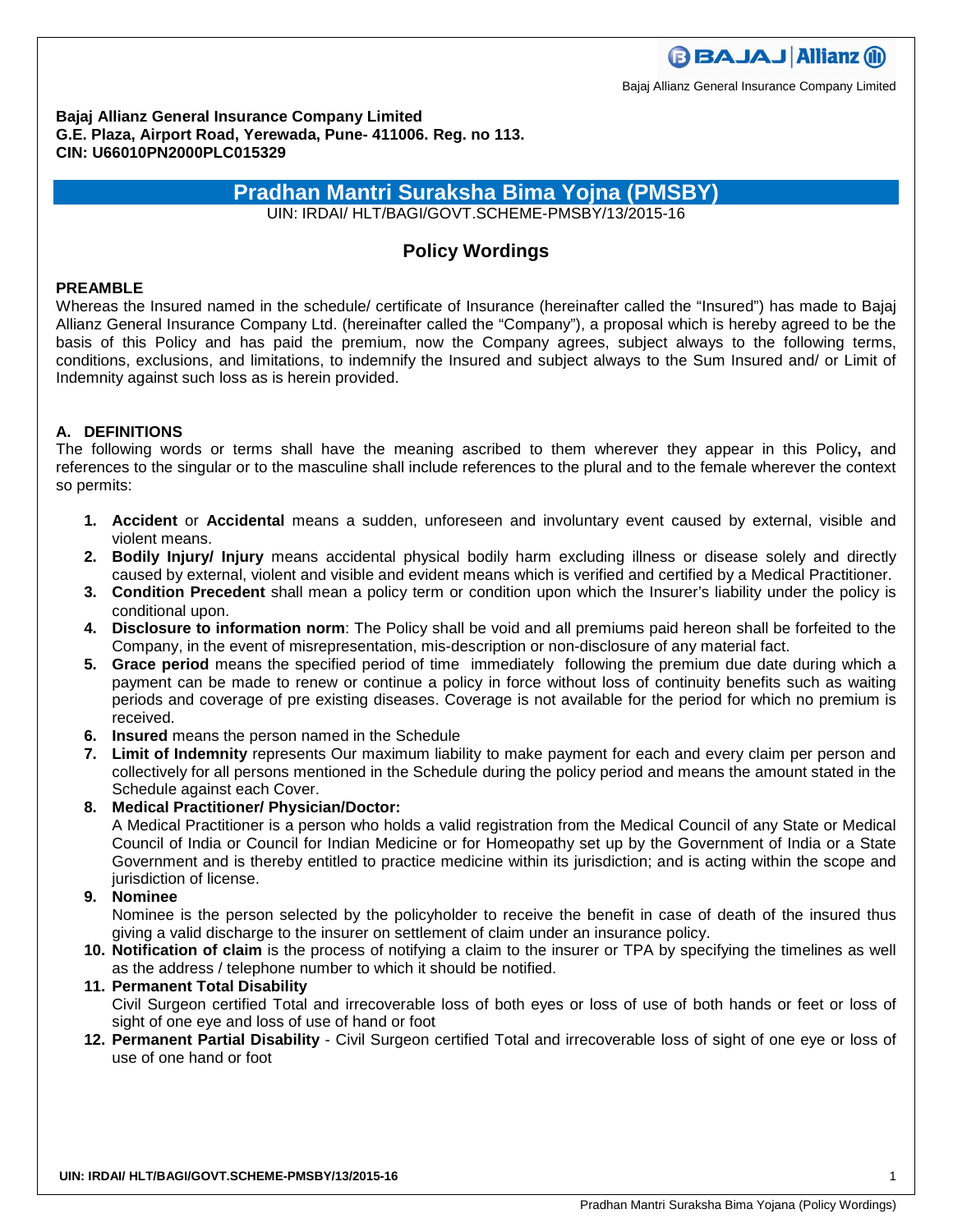# **BBAJAJ Allianz (il)**

Bajaj Allianz General Insurance Company Limited

- **13. Policy** means the proposal, the Schedule, the Policy documents and any endorsements attaching to or forming part thereof either on the effective date or during the Policy Period.
- **14. Policy Period** means the period between the commencement date and the expiry date shown in the Schedule.
- **15. Renewal** defines the terms on which the contract of insurance can be renewed on mutual consent with a provision of grace period for treating the renewal continuous for the purpose of all waiting periods.
- **16. Schedule** means the Schedule attached to and forming part of this Policy.
- **17. Sum Assured** means the amount stated in the table of benefits in the policy schedule as the total sum insured or limited to the specific insurance details in any section of this policy. The Sum Insured shall be subject at all times to the terms and conditions of the Policy, including but not limited to the exclusions and any additional limitations noted in the wording of each section. The total sum insured is a sublimit of liability. It is a part of, and not in addition to the accumulation limit stated in the schedule, if any. It further reduces, and does not increase, the accumulation limit as stated in the schedule.
- **18. You, Your, Yourself/ Your Family** named in the schedule means the person or persons that We insure as set out in the Schedule
- **19. We, Our, Ours, Us** means the Bajaj Allianz General Insurance Company Limited.

### **B. SCOPE OF COVER**

On the happening of any insured event as provided for hereunder arising during the Policy Period and notified as prescribed, the Company will make payment as but only up to the Sum Insured or Limit of Indemnity as specified below.

If the Insured person shall sustain any Bodily Injury resulting solely and directly from Accident caused by outward, violent and visible means, then the company shall pay to the Insured the sum or sums hereinafter set forth that is to say:

- 1) In the event of Accidental Bodily Injury causing the Insured's Death within 12 months of the Accidental Bodily Injury being sustained, the Company will pay the sum Insured of Rs 2 Lakh (Two lakh). OR
- 2) In the event of Accidental Bodily Injury causing the Insured's Total and irrecoverable loss of both eyes or loss of use of both hands or feet or loss of sight of one eye and loss of use of hand or foot within 12 months of the Accidental Bodily Injury being sustained, the Company will the pay the Sum insured of Rs 2 Lakh (Two lakh). OR
- 3) In the event of Accidental Bodily Injury causing the Insured's Total and irrecoverable loss of sight of one eye, or loss of use of one hand or a foot, the Company will pay the sum Insured of Rs 1 Lakh (One lakh).

Our liability to make payment to you for one or more of the events described at 1) to 3) above is limited to the Total Sum Insured of Rs. 2 Lakhs (Rupees Two Lakhs).

You agree that we shall deduct from the amount payable under 1) or 2), the amount (if any) we have already paid under 3), so that our total payments under the policy does not exceed the Total Sum Insured of Rs. 2 Lakhs (Rupees Two Lakh). However, if we become liable to make payment under 1) or 2), then this insurance will cease as far as you are concerned.

### **C. EXCLUSIONS**

No indemnity is available hereunder and no payment will be made by the Company for any claim directly or indirectly caused by, based on, arising out of or howsoever attributable to any of the following:

- 1. Accidental Bodily Injury that You meet with:
	- a) Through suicide, attempted suicide or self inflicted injury or illness.
	- b) While under the influence of liquor or drugs.
	- c) Arising or resulting from the insured person(s) committing any breach of law with criminal intent.
	- d) Whilst engaging in aviation or ballooning, whilst mounting into, dismounting from or travelling in any balloon or aircraft other than as a passenger (fare paying or otherwise) in any duly licensed standard type of aircraft anywhere in the world.
	- e) Whilst participating as the driver, co-driver or passenger of a motor vehicle during motor racing or trial runs.
	- f) As a result of any curative treatments or interventions that you carry out or have carried out on your body.
	- g) Arising out of your participation in any naval, military or air force operations whether in the form of military exercises or war games or actual engagement with the enemy, whether foreign or domestic.
- 2. Your consequential losses of any kind or your actual or alleged legal liability.
- 3. Any existing disability.

#### **UIN: IRDAI/ HLT/BAGI/GOVT.SCHEME-PMSBY/13/2015-16** 2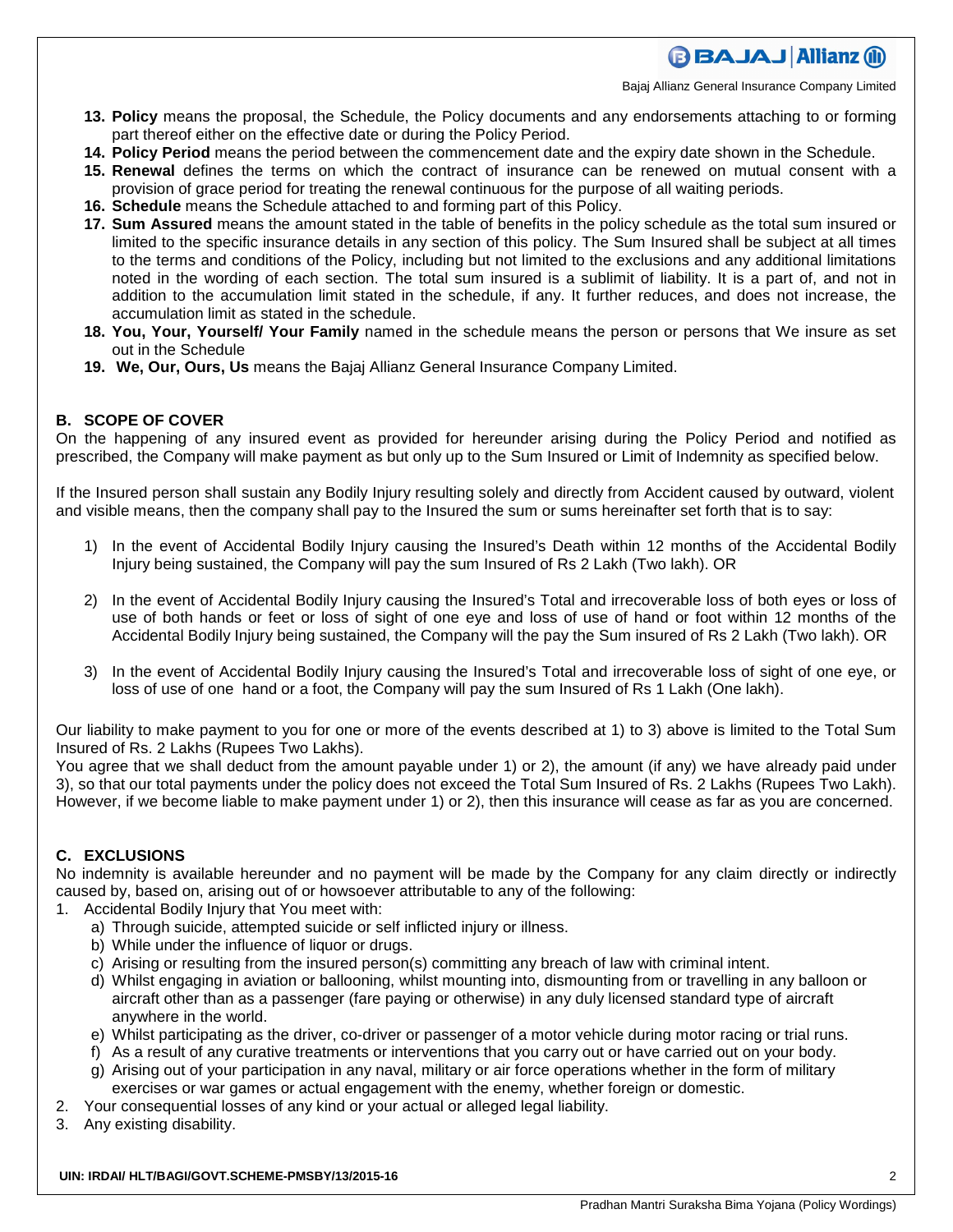Bajaj Allianz General Insurance Company Limited

- 4. HIV (Human Immunodeficiency Virus) and/or any HIV related illness including AIDS (Acquired Immune Deficiency Syndrome) and/or mutant derivatives or variations thereof however caused.
- 5. Pregnancy, resulting childbirth, miscarriage, abortion, or complications arising out of any of these.
- 6. War (whether declared or not), civil war, invasion, act of foreign enemies, rebellion, revolution, insurrection, mutiny, military or usurped power, seizure, capture, arrest, restraint or detainment, confiscation or nationalisation or requisition of or damage by or under the order of any government or public local authority.
- 7. Nuclear energy, radiation.

### **D. CONDITIONS**

### **1. Conditions Precedent**

Where this Policy requires you to do or not to do something, then the complete satisfaction of that requirement by you or someone claiming on your behalf is a precondition to any obligation we have under this Policy. If you or someone claiming on your behalf fails to completely satisfy that requirement, then we may refuse to consider your claim.

#### **2. Insured**

All saving bank account holders in the age 18 to 70 years in participating banks will be entitled to take this insurance policy. In case of multiple saving bank accounts held by an individual in one or different banks and premium is received by the insurance company inadvertently, insurance cover will be restricted to one account and the premium shall be liable to be forfeited.

#### **3. Communication**

Any communication meant for Us must be in writing and be delivered to Our address. Any communication meant for You will be sent by Us to Your address.

#### **4. Claims Process**

- a. Immediately after the occurrence of an accident which may give rise to a claim under the policy, the insured or the nominee (in case of death of the insured) shall contact the bank branch where the insured person held the underlying Bank Account from which the premium for the policy was auto debited and submit a duly completed claim form.
- b. The claim form may be obtained from the above bank branch or any other designated source like Bajaj Allianz General Insurance company branches, hospitals, PHCs, BCs, insurance agents etc., including from designated websites.
- c. The Claim form shall be completed by the insured or, as the case may be, by the nominee and submitted to the above bank branch preferably within 30 days of the occurrence of the accident giving rise to the claim under the policy.
- d. The Claim form shall be supported, in case of death of the insured, by the Original FIR/ Panchnama, Post Mortem Report and Death Certificate and in case of permanent disablement, by Original FIR/ Panchnama and a Disability Certificate issued by a Civil Surgeon. A discharge certificate in the enclosed format shall also be submitted by the claimant / nominee

\*Note: Waiver of conditions (c.) may be considered in extreme cases of hardship where it is proved to Our satisfaction that under the circumstances in which the Insured Person was placed, it was not possible for the Insured Person or any other person claiming on his/her behalf to give notice or file claim within the prescribed time limit.

#### **List of Claim documents to be submitted in case of claim: a.) Death**

- Duly Completed Claim Form signed by Nominee.
- Copy of address proof (Ration card or electricity bill copy).
- Photo identity proof
- Death Certificate.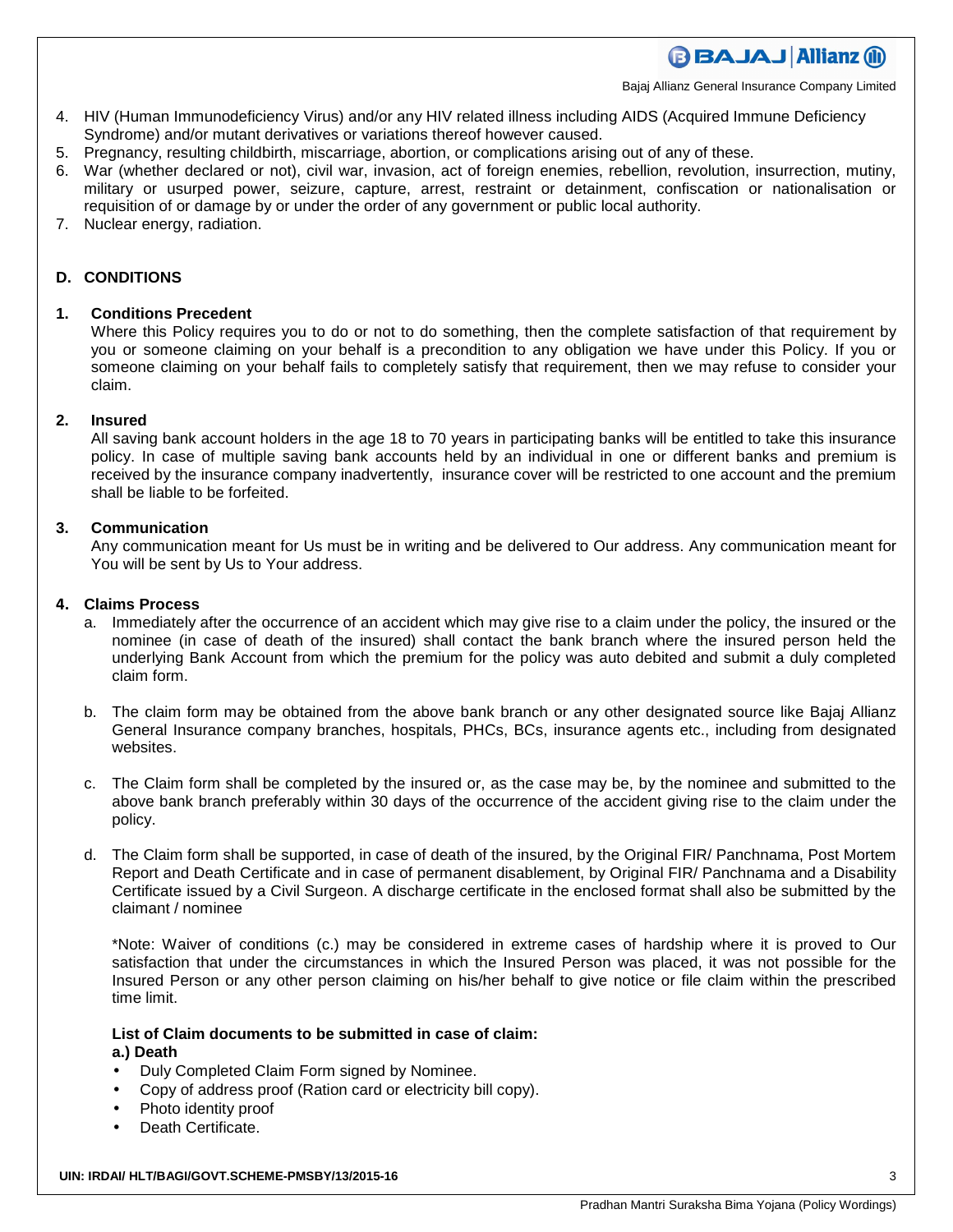Bajaj Allianz General Insurance Company Limited

**BBAJAJ Allianz (il)** 

- Original FIR / Panchanama
- Post Mortem Report (only if conducted).
- Claim form with NEFT details & cancelled cheque duly signed by Nominee
- Original Policy copy / Certificate of Insurance
- A discharge certificate in the enclosed format shall also be submitted by the nominee

### **b) Other Accidental Bodily Injuries**

- Duly Completed Claim Form signed by insured/ claimant.
- Original FIR / Panchanama
- Disability Certificate from Civil Surgeon.
- Claim form with NEFT details & cancelled cheque duly signed by Insured/ Nominee
- Original Policy copy/ Certificate of Insurance.
- A discharge certificate in the enclosed format shall also be submitted by the Insured / nominee

### **Claims will be handled by:**

Health Administration Team Bajaj Allianz General Insurance Co. Ltd 2<sup>nd</sup> Floor, Bajaj Finserv Building Viman Nagar, Pune 411014 Toll Free no: 1800 209 5858

### **5. Paying a claim**

- i. Insured agree that the Company need only make payment when Insured or someone claiming on Insured's behalf has provided the Company with necessary documentation and information.
- ii. The Company will make payment to Insured or Insured's Nominee. If there is no Nominee and Insured is incapacitated or deceased, The Company will pay Insured's heir, executor or validly appointed legal representative and any payment The Company makes in this way will be a complete and final discharge of The Company's liability to make payment.
- iii. On receipt of all the documents and on being satisfied with regard to the admissibility of the claim as per policy terms and conditions, The Company shall offer within a period of 30 days a settlement of the claim to the Insured. Upon acceptance of an offer of settlement by the Insured, the payment of the amount due shall be made within 7 days from the date of acceptance of the offer by the Insured. In the cases of delay in the payment, The Company shall be liable to pay interest at a rate which is 2% above the bank rate prevalent at the beginning of the financial year in which the claim is reviewed by it.
- iv. If The Company for any reasons decides to reject the claim under the policy the reasons regarding the rejection shall be communicated to Insured in writing within 30 days of the receipt of documents. Insured may take recourse to the Grievance Redressal procedure stated in the document.
- **6. Termination of Cover:** The insurance cover for the Insured Person shall terminate on any of the following events and no benefit will be payable there under:
	- i. On attending age 70 years (age nearest birthday )
	- ii. Closure of account with the Bank or insufficiency of balance to keep the insurance in force
	- iii. In case a member is covered through more than one account and premium is received by Us inadvertently, insurance cover will be restricted to one only and the premium shall be liable to be forfeited.
	- iv. If the insurance cover is ceased due to any technical reasons such as insufficient balance on due date or due to any administrative issues, the same can be reinstated on receipt of full annual premium, subject to conditions that may be laid down. During this period, the risk cover will be suspended and reinstatement of risk cover will be at the sole discretion of Insurance Company.

### **7. Territorial Limits**

We cover Accidental Bodily Injury sustained during the Policy Period anywhere in the world (subject to the travel and other restrictions that the Indian Government may impose), but we will only make payment within India and in Indian Rupees only.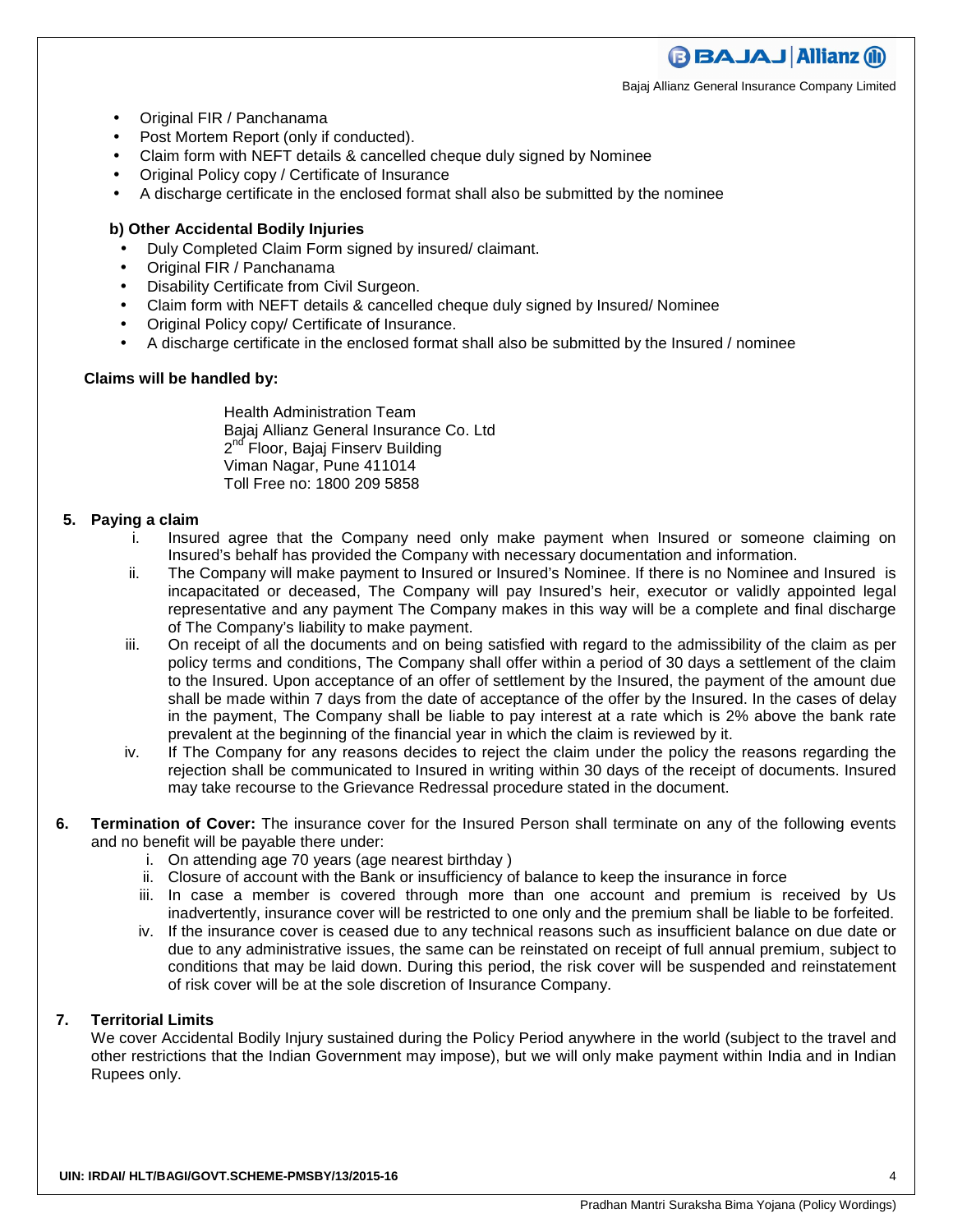Bajaj Allianz General Insurance Company Limited

### **8. Fraud**

If you make or progress any claim knowing it to be false or fraudulent in any way, then this Policy will be void and all claims or payments due under it shall be lost.

### **9. Arbitration**

- a. Any disputes or differences under or concerning this Policy, including its meaning or the amount to be paid for a claim, are to be referred to arbitration under the Arbitration & Conciliation Act 1996. The law of the arbitration will be Indian law, and the seat of the arbitration and venue for all hearings shall be within India.
- b. It is a condition precedent to any right of action or suit on this Policy that an arbitral award has first been obtained.
- c. If these arbitration provisions are held to be invalid, then all such disputes or differences shall be referred to the exclusive jurisdiction of the Indian Courts.

#### **10. Applicable Law**

Indian law governs this Policy and the relationship between us. The section headings we have used are for ease of reference rather than for any interpretative purpose.

### **11. Resolving Issues**

We do our best to ensure that our customers are delighted with the service they receive from Bajaj Allianz. If you are dissatisfied we would like to inform you that we have a procedure for resolving issues. Please include your policy number in any communication. This will help us deal with the issue more efficiently. If you don't have it, please call your Branch office.

### **First Step**

Initially, we suggest you contact the Branch Manager / Regional Manager of the local office which has issued the policy. The address and telephone number will be available in the policy.

### **Second Step**

Naturally, we hope the issue can be resolved to your satisfaction at the earlier stage itself. But if you feel dissatisfied with the suggested resolution of the issue after contacting the local office, please e-mail or write to: Customer Care Cell Bajaj Allianz General Insurance Co. Ltd GE Plaza, Airport Road, Yerawada, Pune 411 006

E-mail: customercare@bajajallianz.co.in

If you are still not satisfied, you can approach the Insurance Ombudsman in the respective area for resolving the issue. The contact details of the Ombudsman offices are mentioned below:

| Office of the<br><b>Ombudsman</b> | <b>Contact Details</b>                                                                                                                                                                                                    | <b>Areas of Jurisdiction</b>                          |
|-----------------------------------|---------------------------------------------------------------------------------------------------------------------------------------------------------------------------------------------------------------------------|-------------------------------------------------------|
| <b>IAHMEDABAD</b>                 | Insurance Ombudsman, Office of the Insurance Ombudsman,<br>2nd Floor, Ambica House, Nr. C.U. Shah College, Ashram Road,<br>IAHMEDABAD-380 014.<br>Tel.:- 079-27546840 Fax : 079-27546142<br>lEmail ins.omb@rediffmail.com | Gujarat, UT of Dadra &<br>Nagar Haveli, Daman and Diu |
| <b>BHOPAL</b>                     | Insurance Ombudsman, Office of the Insurance Ombudsman,<br>Janak Vihar Complex, 2nd Floor, 6, Malviya Nagar,<br>Opp. Airtel, Near New Market,<br>BHOPAL(M.P.)-462 023.<br>Email bimalokpalbhopal@airtelmail.in            | Madhya Pradesh &<br>Chhattisgarh                      |
|                                   | Insurance Ombudsman, Office of the Insurance Ombudsman,<br>62, Forest Park,<br>BHUBANESHWAR BHUBANESHWAR-751 009.<br>Email ioobbsr@dataone.in                                                                             | Orissa                                                |

**UIN: IRDAI/ HLT/BAGI/GOVT.SCHEME-PMSBY/13/2015-16** 5